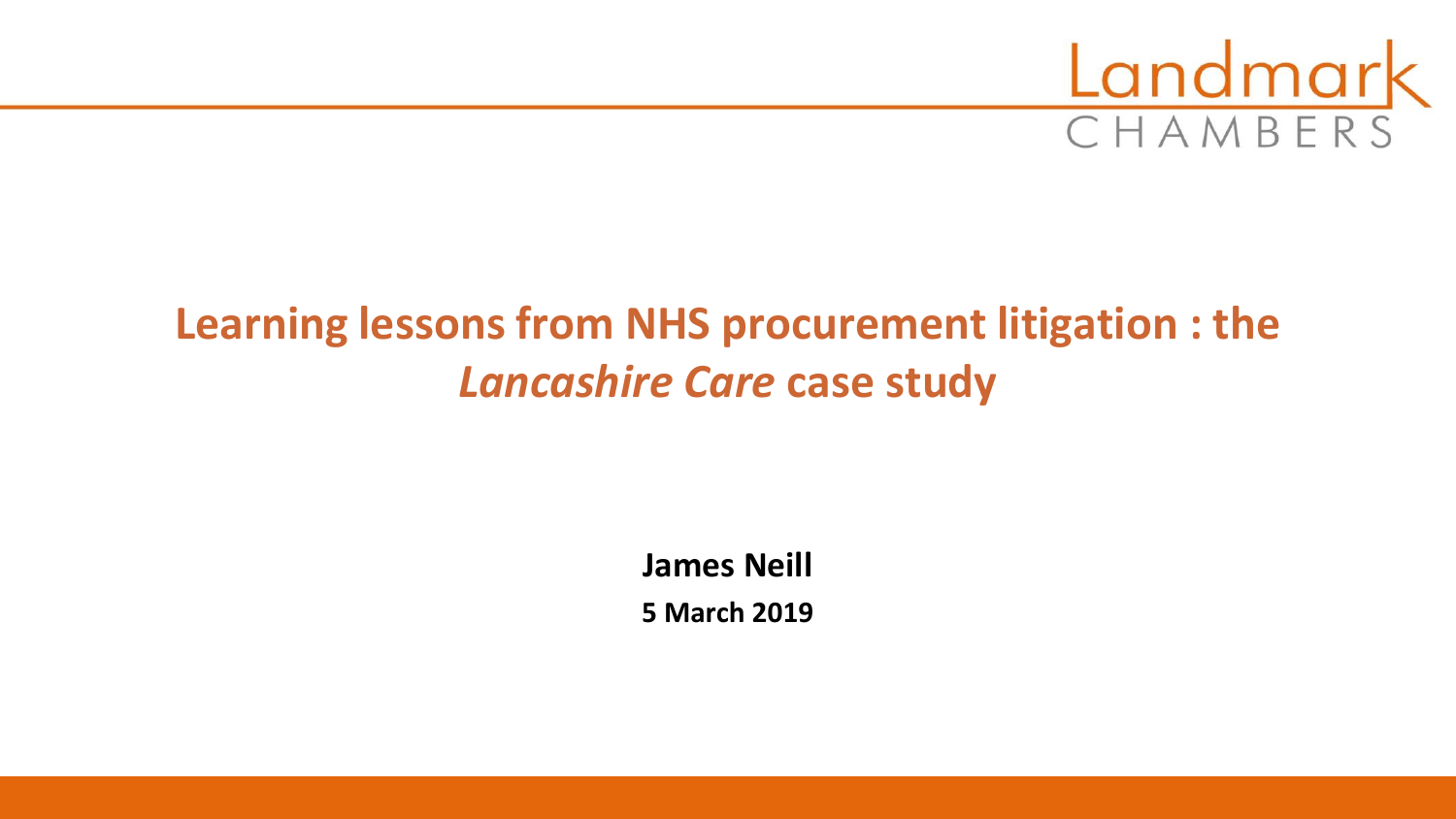

2 judgments:

- automatic suspension under the PCR 2015: [2018] EWHC 200
- an expedited trial a final decision which quashed the procurement process: [2018] EWHCC 1589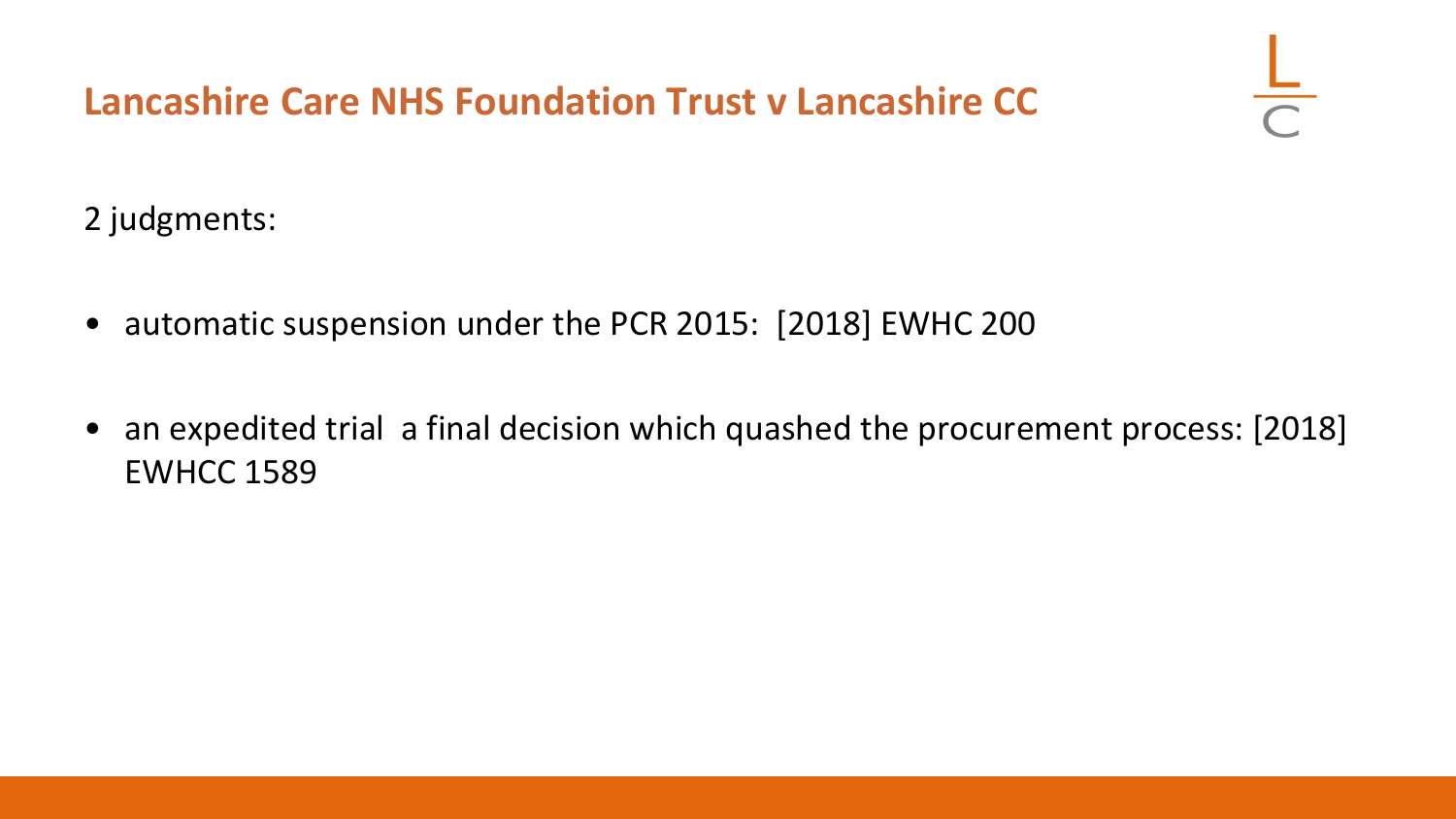#### **Why are these cases relevant?**

- Both cases provide practical examples of what can go wrong in procurements
- Both provide valuable guidance as to how to avoid those mistakes
- Both show how even with the "light touch regime" process does matter.
- Moderation is a major risk area the NDA litigation lessons are not being applied
- Even public bodies without a profit margin will litigate when they lose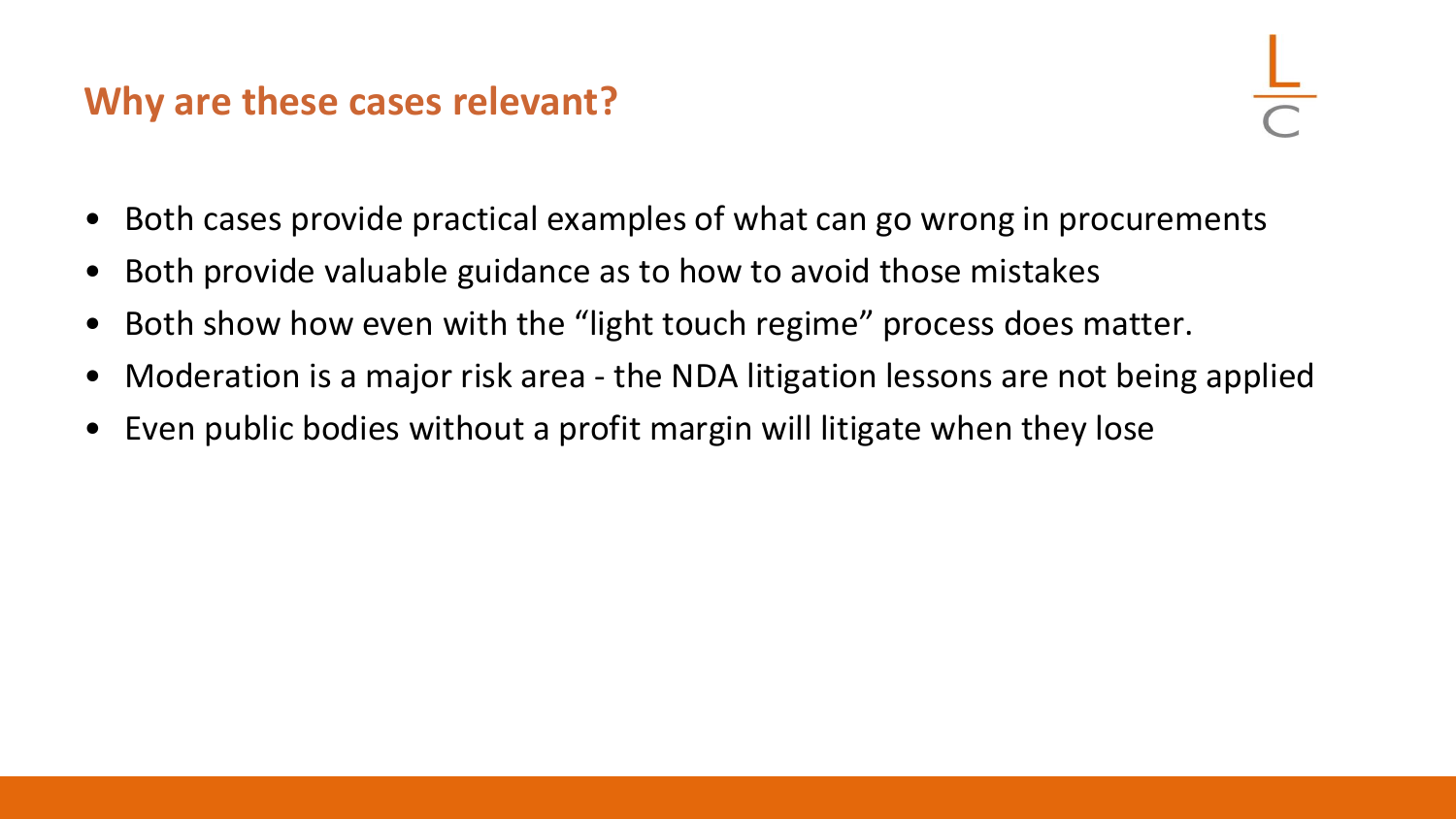#### **Background Facts**

- All local authorities are responsible for the delivery of 0-19 Public Health Nursing Services. These services included developmental checks, baby services , antenatal and perinatal services for mothers and babies. It also included the School Nursing service and other public health services including mental health services. The services are community based. The contract under challenge here was for the vast majority of such services within Lancashire, and amounted to £104 million pounds over 5 years (or approximately £20 million per year).
- The Foundation Trust, along with Blackpool Teaching Hospitals NHS Foundation Trust had provided the services to date (2017)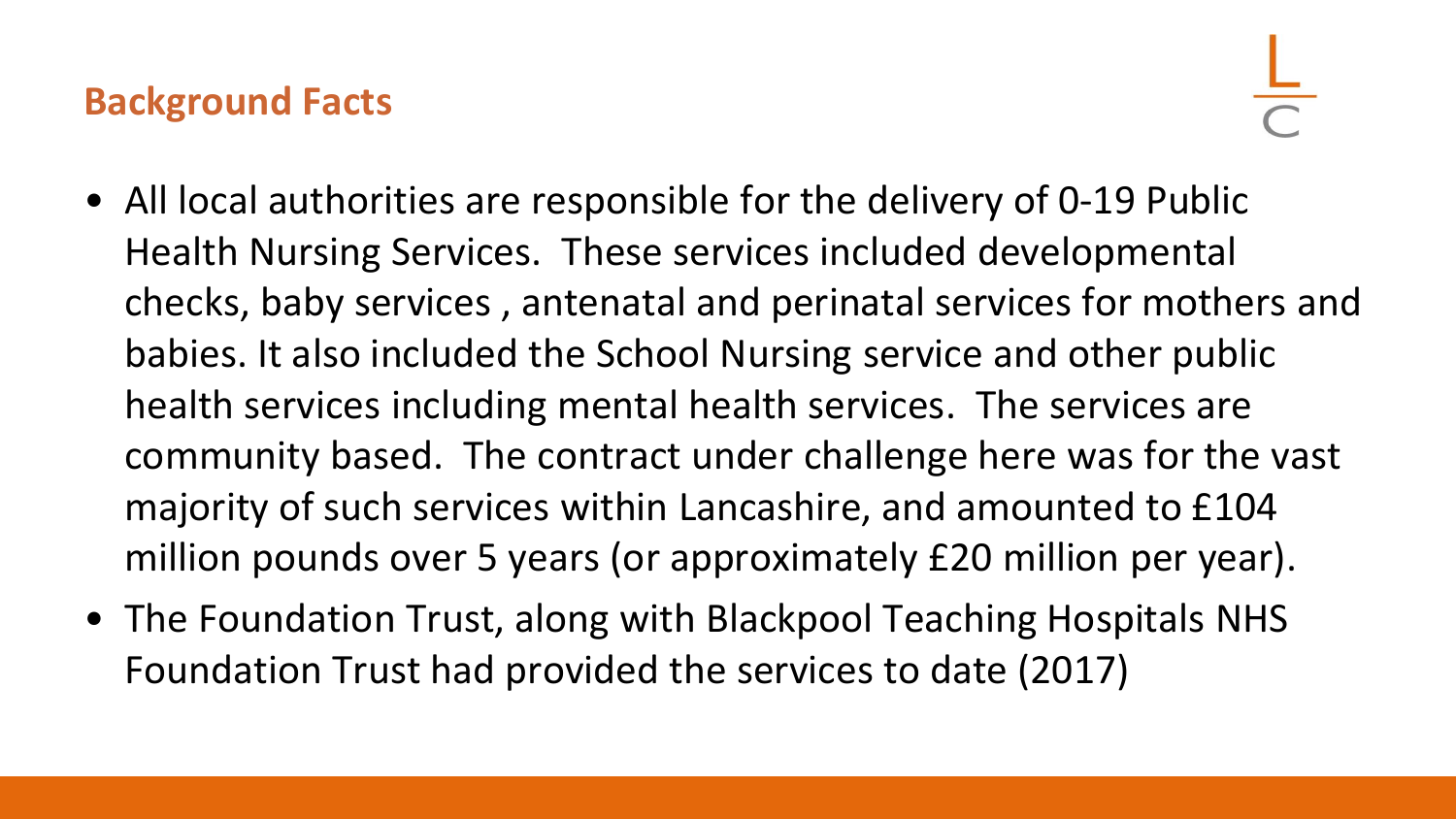## **Background facts (2)**

- The Trusts lost the bid for these services : it was won by Virgin Care.
- The procurement process was short: procurement opened on 29/09/2017 and the decision was announced on 27/11/17. The contract was due to start on 1/3/2018.
- The Trusts lost the bid by a score of 78.5% 74.43% . Prices were within 0.07% of eachother, and the 4% difference represented 2 marks difference in the evaluation of bids.
- The tender process was under the "light touch" regime (as it was for nursing/social care services) .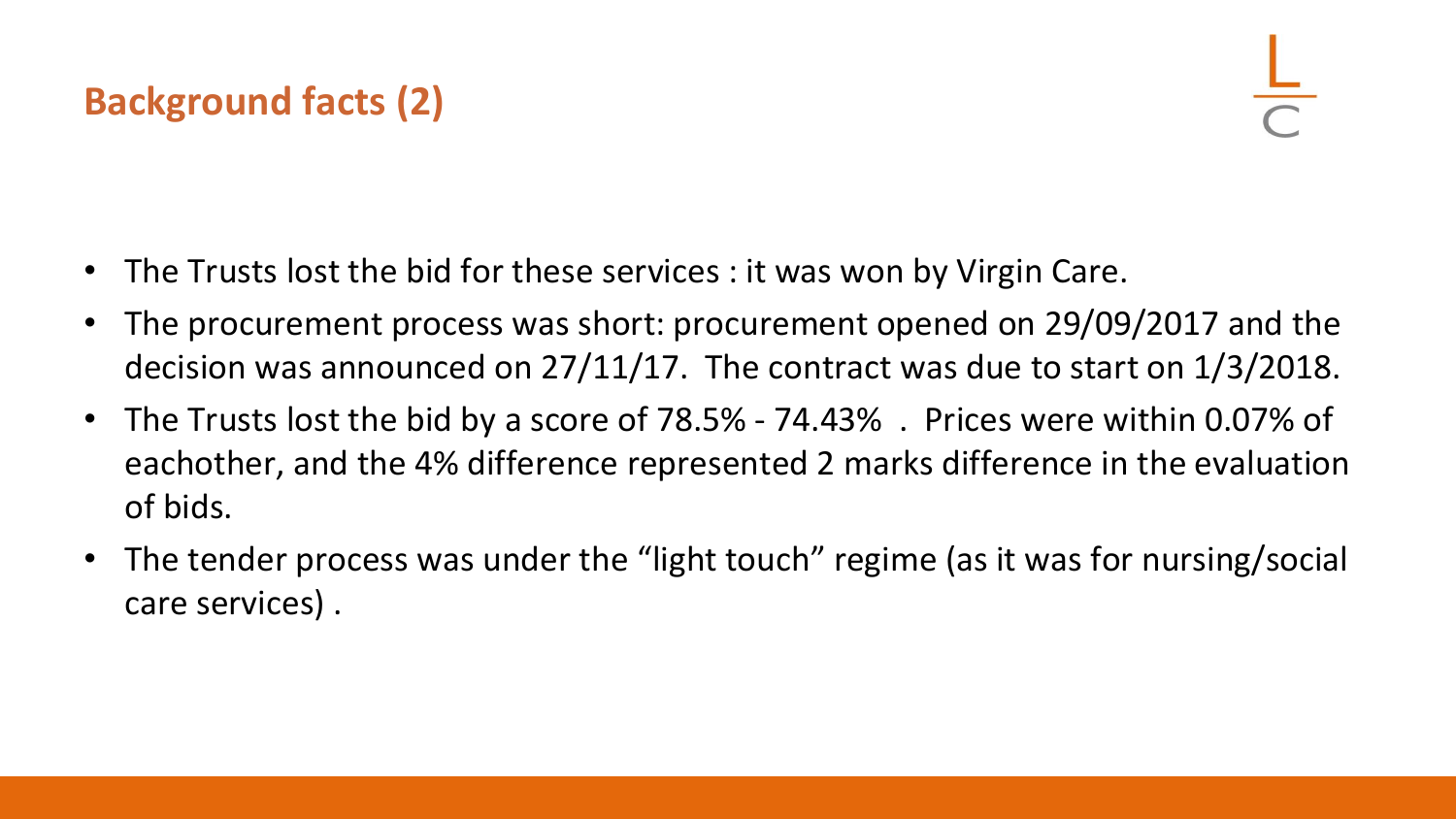#### **Automatic suspension – lessons to be learnt (1)**

- The judge refused to lift the automatic suspension (which is unusual)
- Judge assessed the claim on the basis of the "usual" test i.e. (a) was there a serious issue to be tried? (b) were damages and adequate remedy? (c) where did the balance of convenience lie?
- How far does the court at this stage have to take into account the need to demonstrate that a procurement breach is "sufficiently serious" to be awarded damages at this initial stage, when deciding whether or not to lift the suspension? (This is because the case of NDA v Energy Solutions [2017] UKSC 34 found that damages should only be awarded if the conditions set out in "Francovich" were met – i.e. that (a) the law must have been intended to confer rights of individuals (b) the breach must be sufficiently serious and (c) there must be a causal link between the breach and the damage sustained.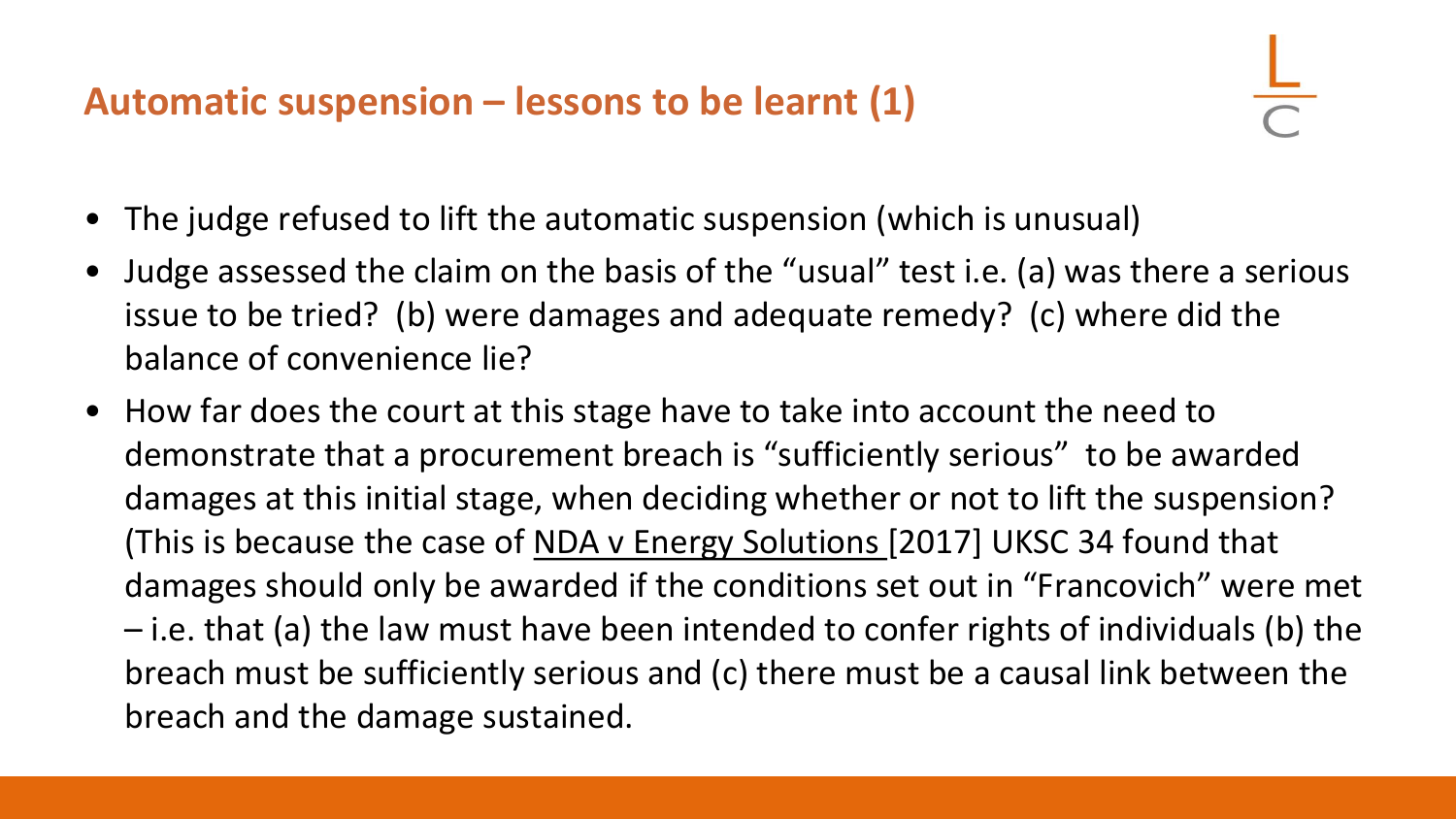### **Automatic suspension – lessons (2)**

- Judge fudged it: said that this would need "further and more detailed consideration in the future"
- But the parties agreed that the point should (and to my mind) has to be taken into account in determining the adequacy of damages as presenting an additional requirement which any claimant had to satisfy in order to recover any damages (as we all know – can be very difficult to formulate a claim for damages in these contexts, and relatively little case law on how damages are approached).
- Council argued that to extend the contracts beyond their term would be illegal as the original contracts were placed without reference to procurement law. Judge dismissed that argument and said as only a short period for the purposes of litigation about the tender that this argument could not succeed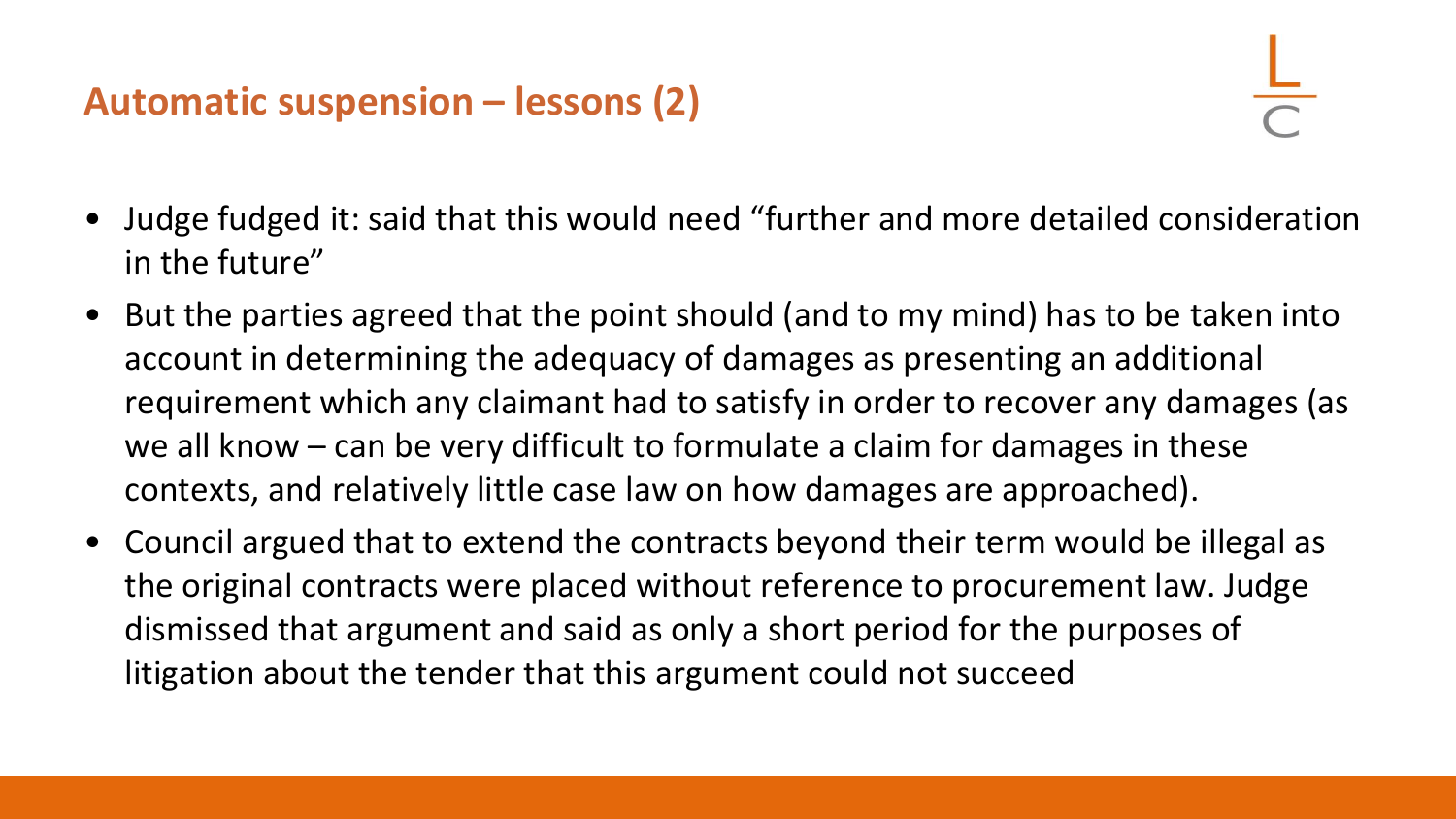## **Automatic suspension (2)**

- The fact that the incumbents were a public body was a relevant factor, as it fed directly into the question of whether damages would be adequate in this specific case (as obviously no "profits" would accrue to a public body) .
- The fact that a trial could be held quickly (was held some six weeks later) was also a point towards maintaining the suspension.
- Identified that the balance of convenience was overwhelmingly in favour of the Trusts because (a) there was evidence they would have to restructure themselves for a second time (having already done so to deliver the contracts they were providing as incumbents recently) (b) would make it more difficult to deliver other public services (c) will involve significant loss of skilled staff thus again compromising the delivery of other children's health services and loss of senior staff who managed all contracts.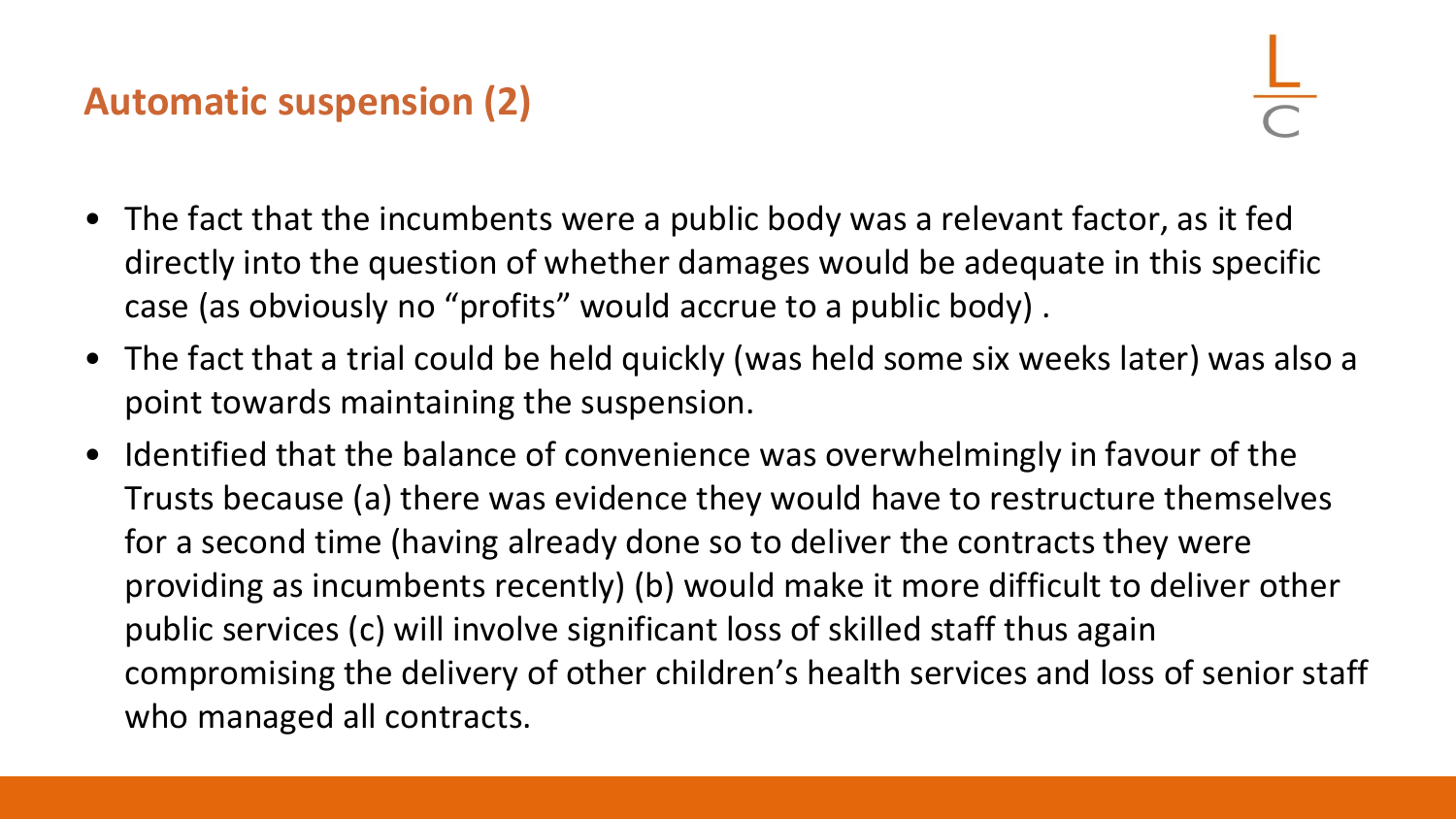#### **Automatic suspension (3)**

- By contrast, damages would be adequate for the council in particular given the limited difference in the costs of provision.
- And the actual services would be uninterrupted to trial.
- A desire by the council to get on with things and start the new contract does not weigh much in the balance in contrast to the nature of the services, their subject matter and who the services are for.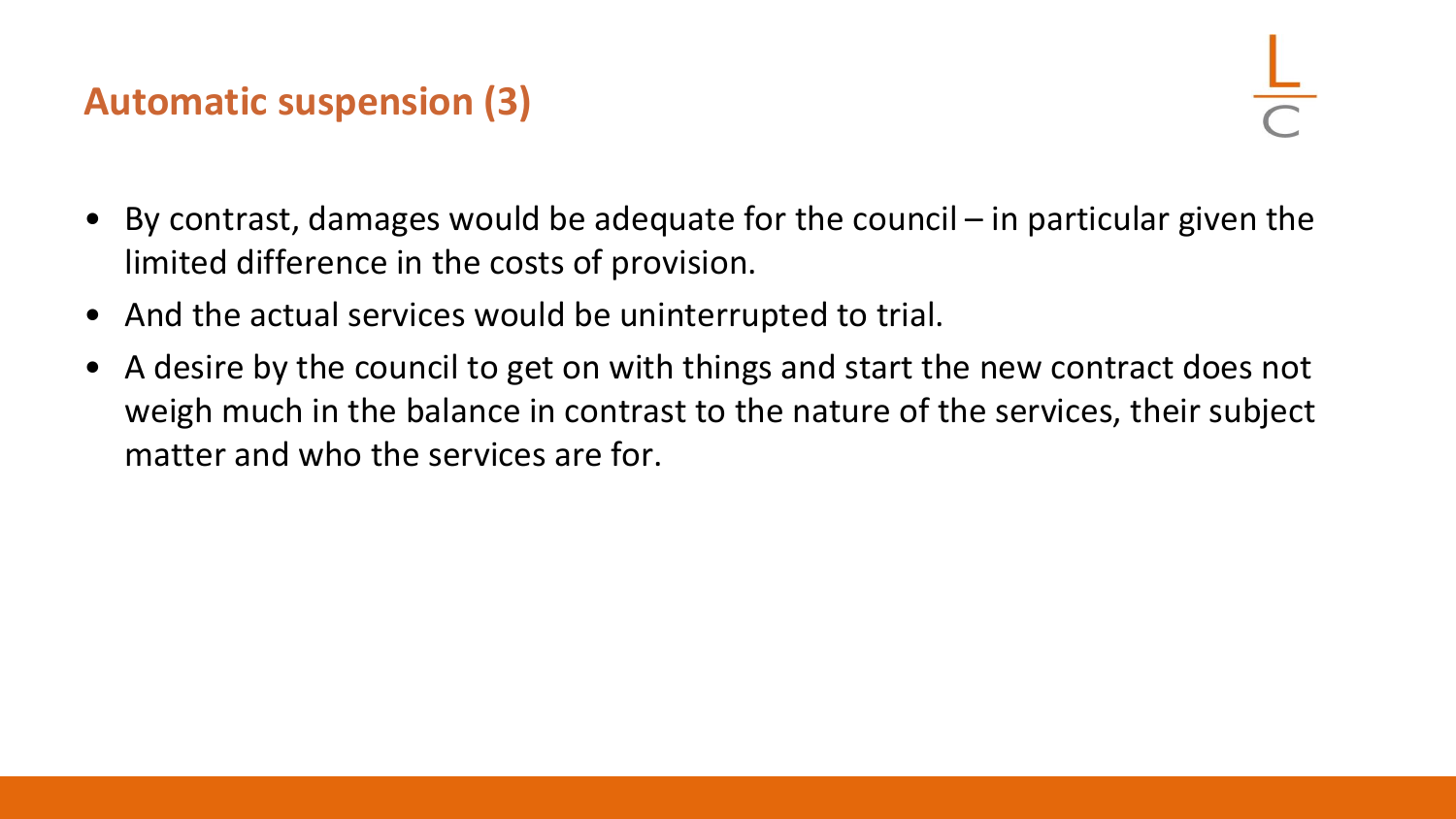#### **Substantive Judgment**

- Four day trial
- The relevant evaluators and those in charge of the process at the Council gave evidence at the trial – included a public health expert who had no public procurement experience as an evaluator, and the CCG lead who again had no experience of procurement evaluation.
- Extensive and detailed cross-examination of witnesses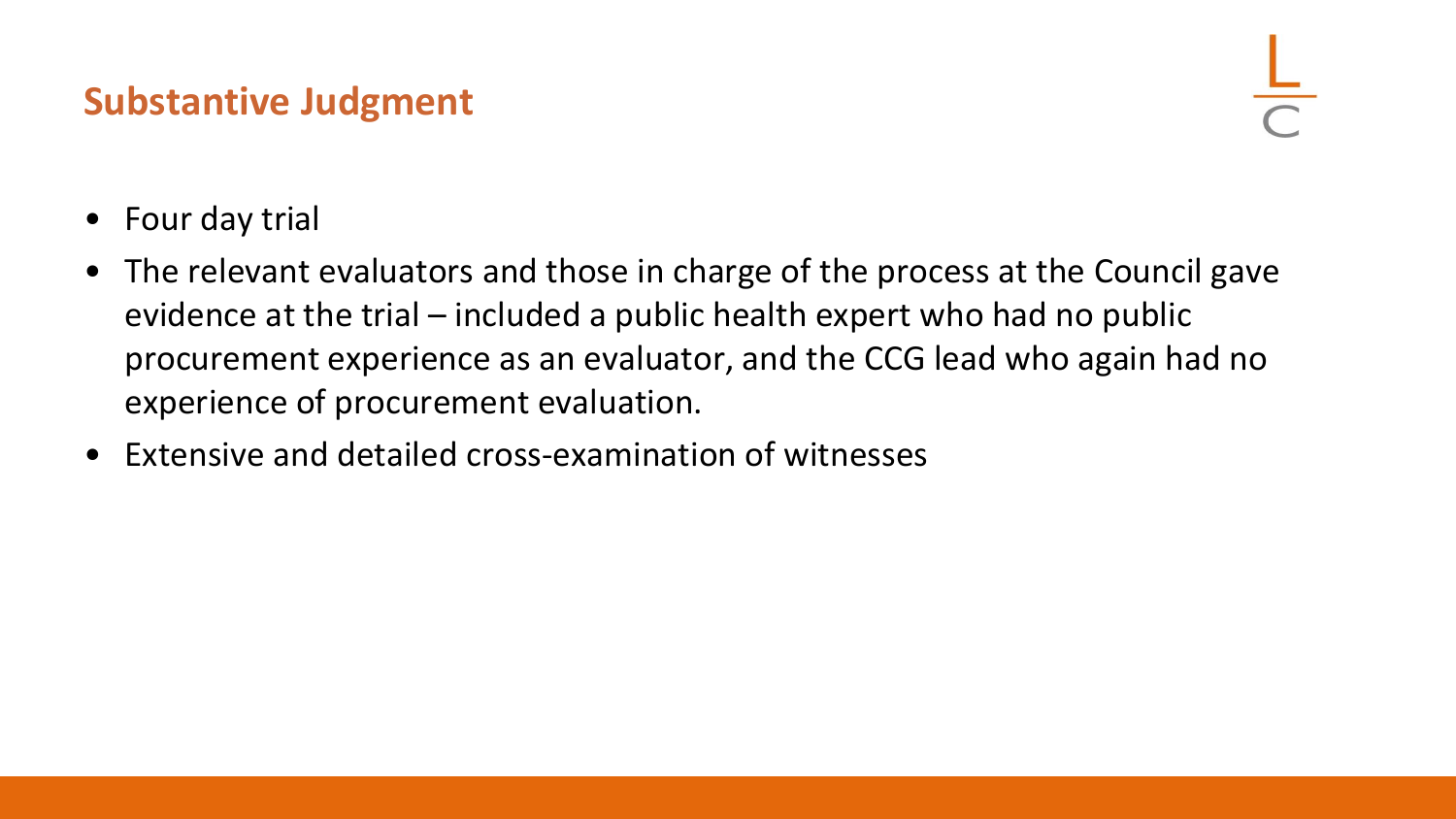#### **Issues which the Court determined**

- That the reasons given by the Council for the scores awarded when evaluating quality were not "sufficient in law" – so therefore a breach of the duty of transparency.
- That this breach was so pervasive that the Court could not decide whether or not there was a "manifest error" in the evaluation of tenders so that there would need to be a full remark undertaken by the Court, which the the Court refused to do (in other cases, the court would have done so )
- The decision was therefore set aside.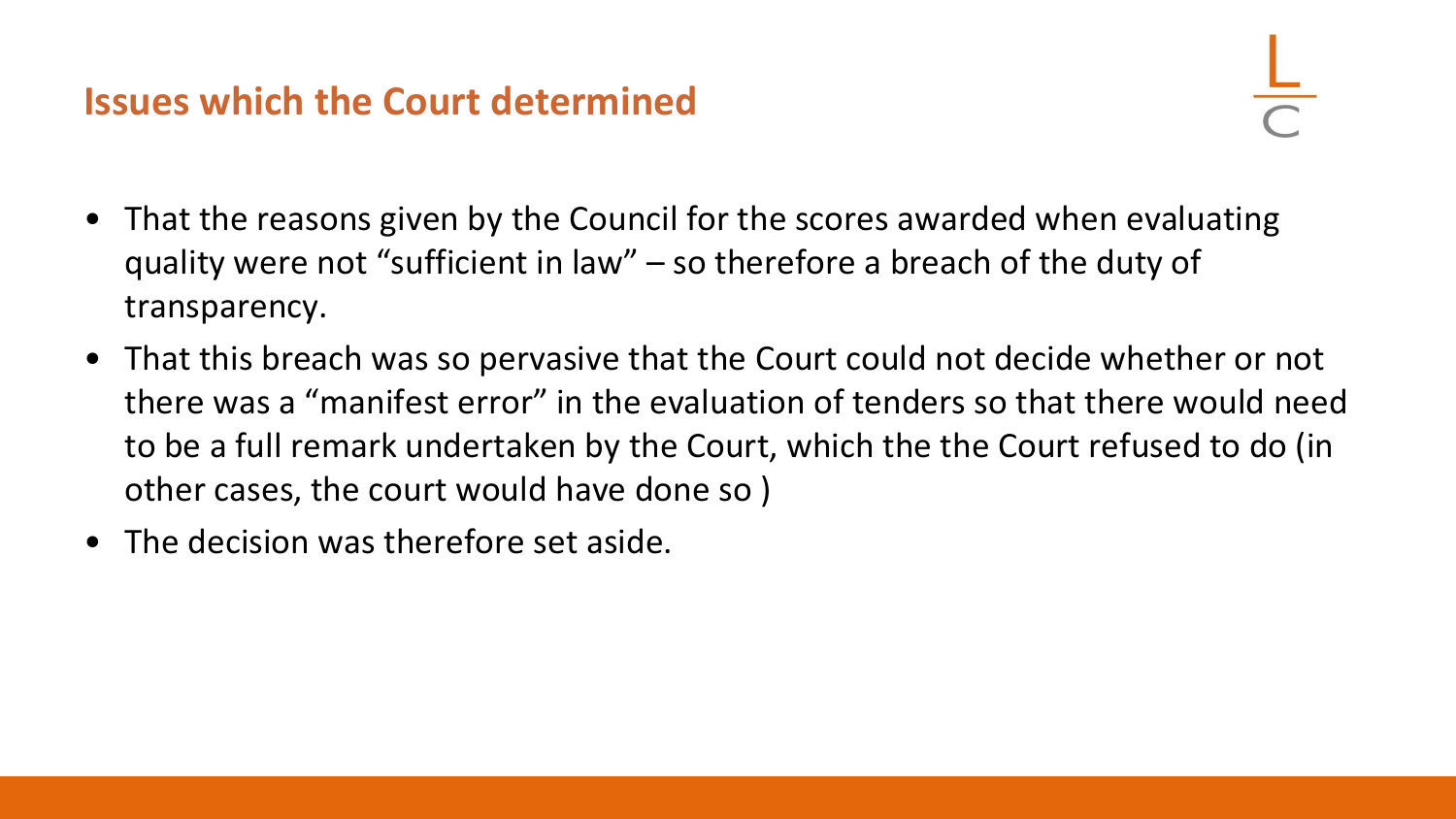#### **Transparency**

- Judge provides a helpful summary on the established position on transparency .
- Be clear about what your process will involve : this means within the tender documents it needs to state what procedure is to be followed and how the bids will be marked. This must be in terms that can be objectively assessed and understood by the "reasonable well informed and normally diligent" tenderer.
- Make sure that the process ensures transparency and equal treatment of suppliers
- Sticking to the process you decide to run
- Be clear about the award criteria to be used and the weightings to be given to both criteria and sub criteria within your tender documents.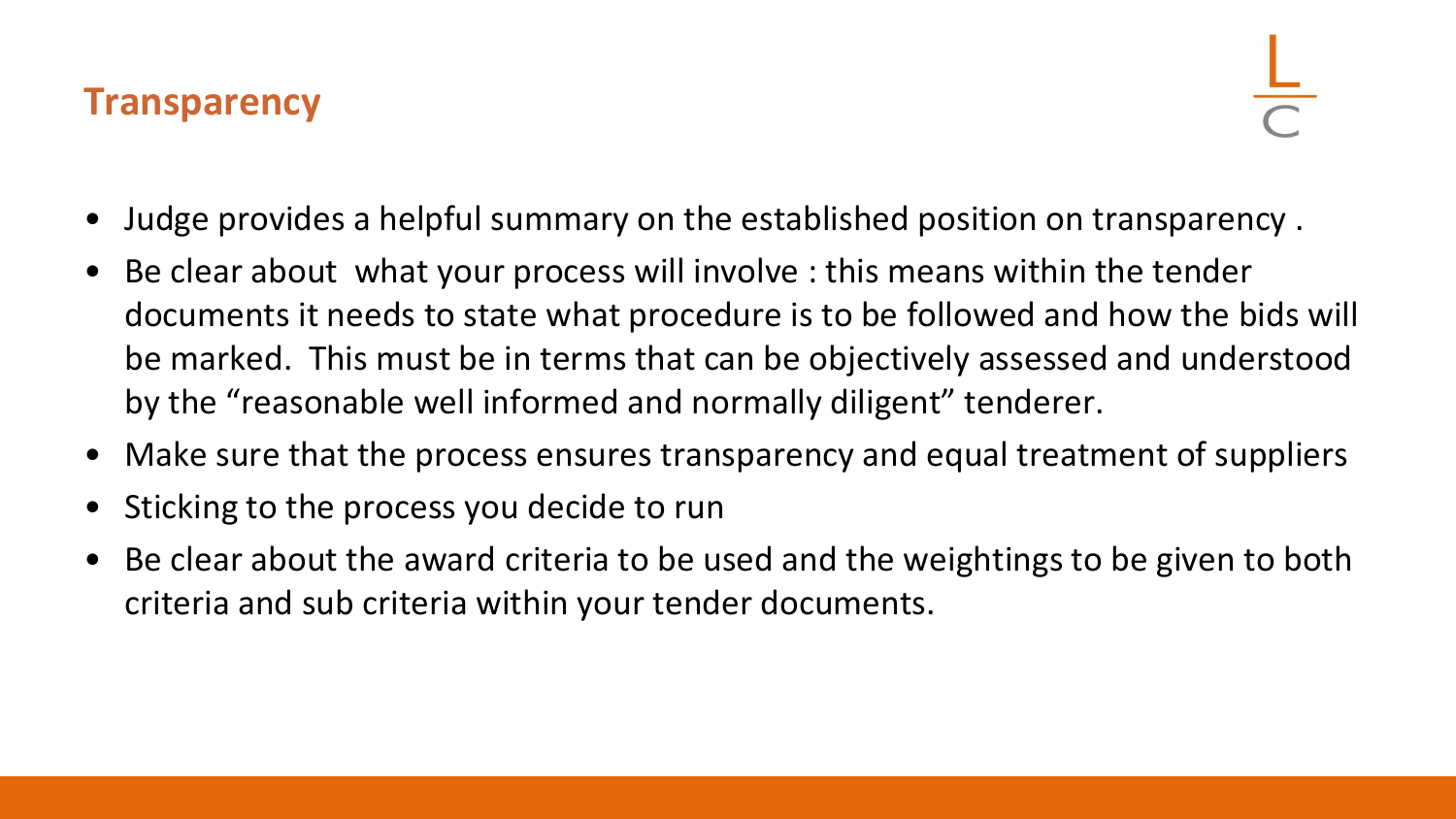## **Moderation processes and the need for an audit trail**

- The council had identified within the ITT points which bidders were meant to cover as part of a satisfactory answer to each question – for example, the question on social value identified that need to show (a) How a bidder will promote equality and raise living standards
- It then set out a list of expected areas to be covered. These included:
- (a) How to achieve co-production
- (b) How to utilise local assets, including third sector
- (c) How to integrate feedback into service development
- (d) Create employment opportunities
- (e) Tackle social isolation

There was an overall weighting, but not a weighting ascribed to each bullet point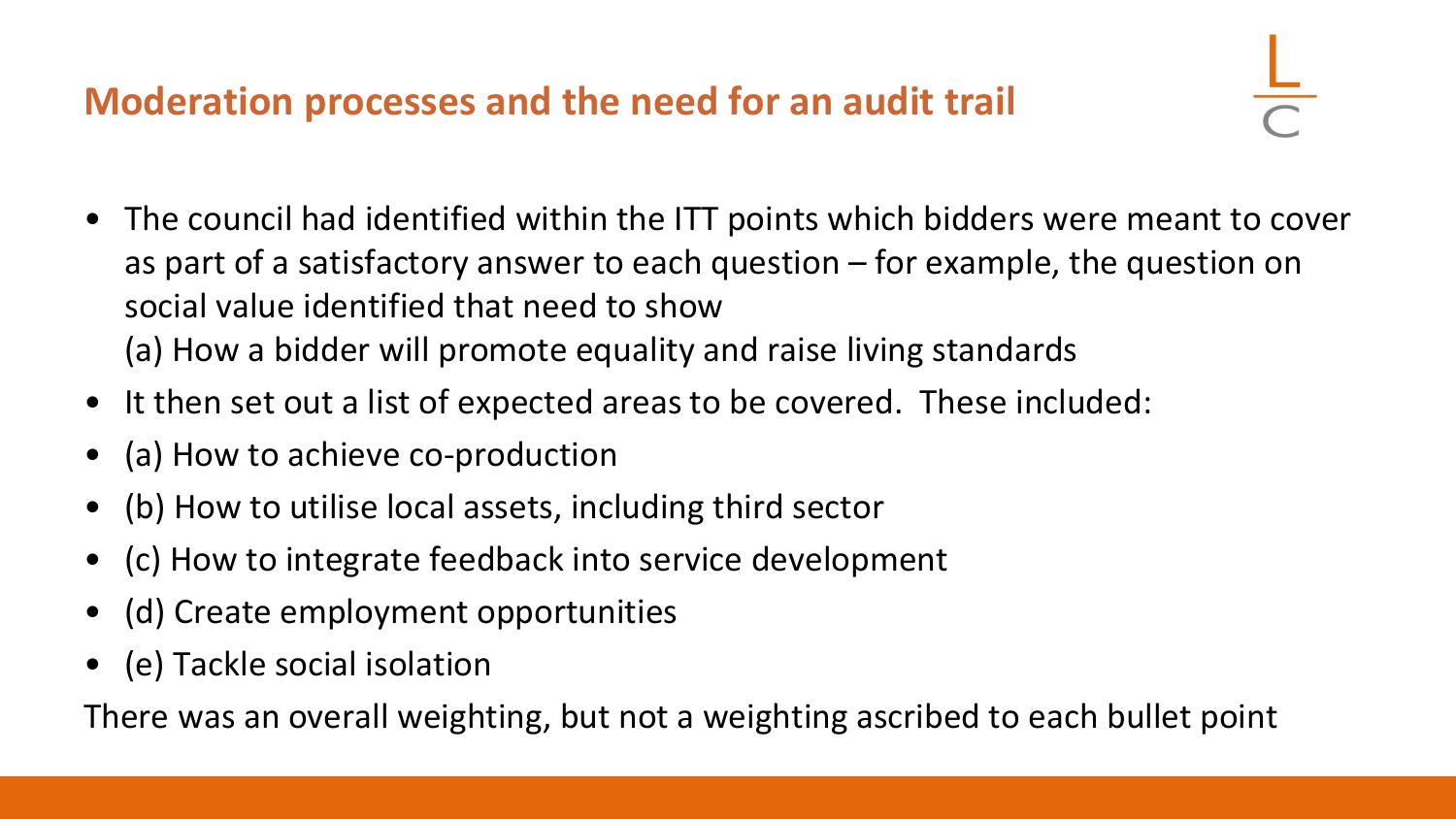## **Moderation – audit trail (2)**

- The judge accepted that it was not necessary to ascribe a score or mark to each bullet point or to tick matters off mechanistically
- But the records of the moderation meeting should show which of those bullet points had been considered and the moderators views on those issues and how this amounted to the points which justified the score to be awarded.
- It was the absence of a comprehensive record of the discussions at moderation so cannot tell what bullet points were/were not discussed.
- Not a record of the points made by the various markers or even what was considered.
- No consistency in the manner in which discussion or decision making processes were recorded.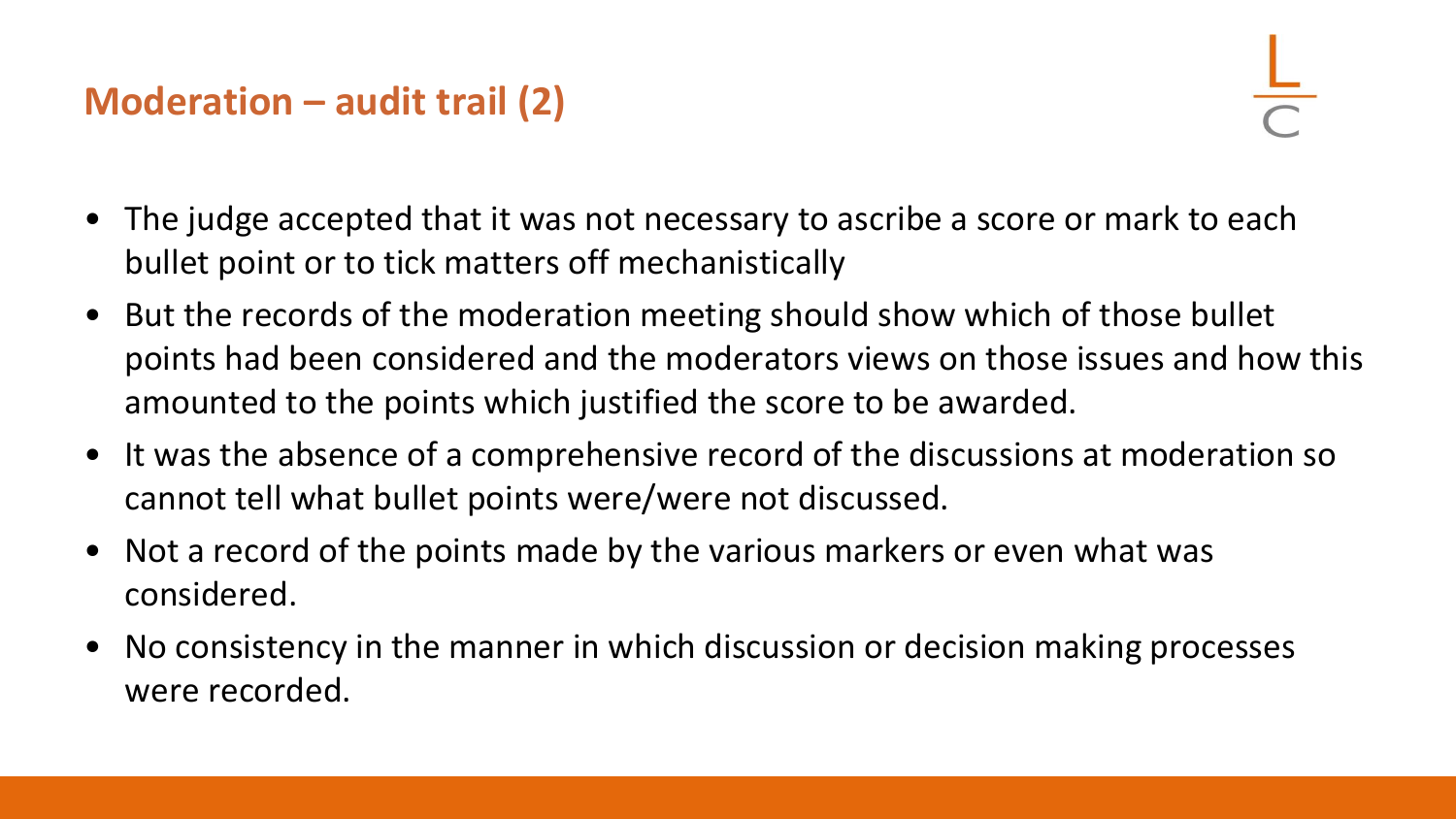### **Moderation and audit trail (3)**

- At the end of the moderation meeting, the officer began to prepare notes on the strengths and cc
- Comparative advantages of the Virgin bid (obviously to then form the contract award notice).
- They were added to the moderation notes without clearly identifying that these were additions, so it looked like the 2 bids had just been compared against each other (which was not the approach adopted in the bid) .
- Moderation need reasons why the moderated score has been agreed and the rationale for that score to be recorded.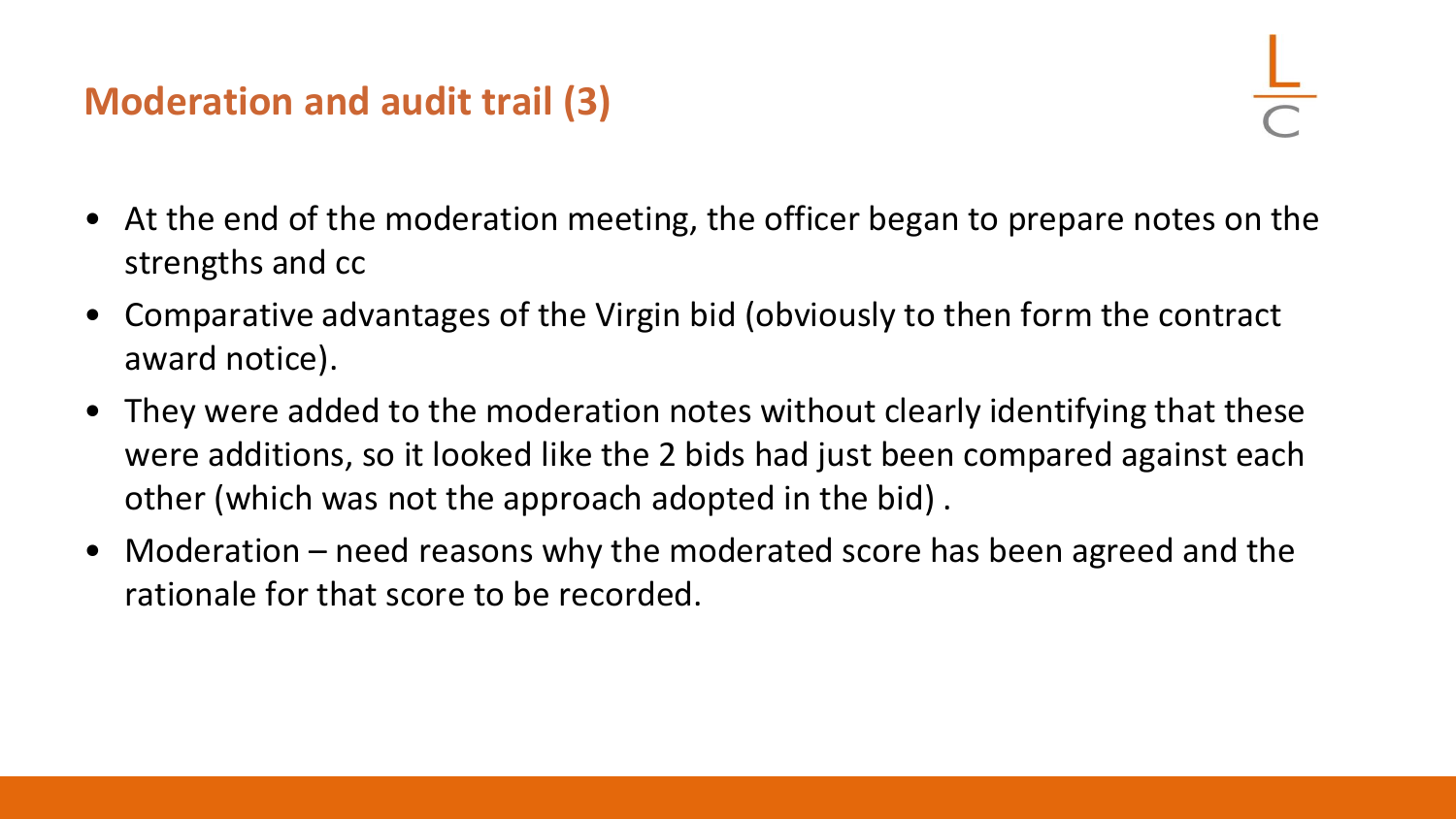#### **Following the process**

- The council's own guidance on running the tender had stated that the chair at the moderation would ensure all evaluation documents , marks scores , evaluations comments and amendments should be fully documented and agreed by both the members of the Panel and the Chair. This did not take place.
- In fact, no-one agreed the notes of the moderation and they were never agreed as an accurate record